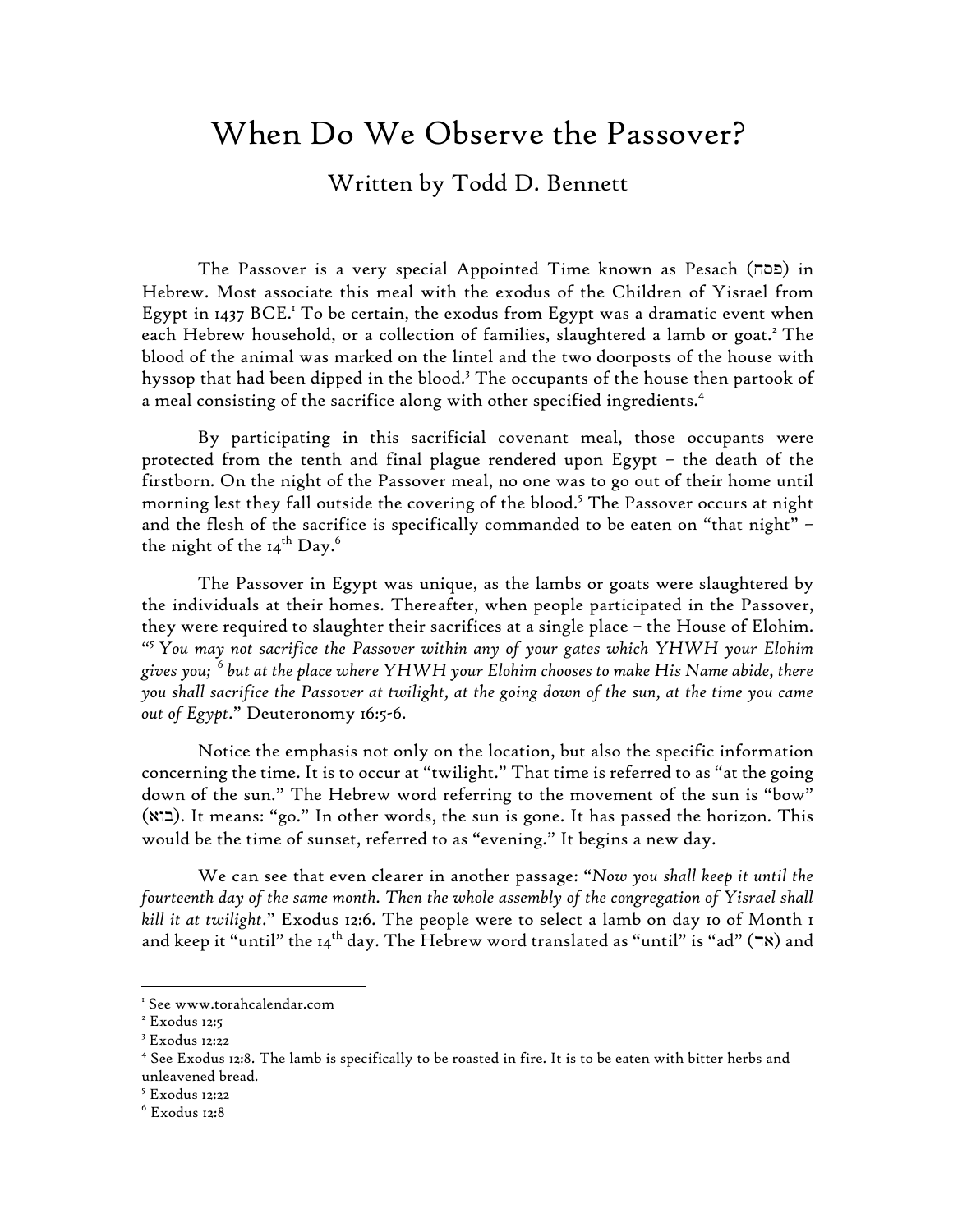means: "as far as." So the people would keep the sacrifice up until the  $14<sup>th</sup>$  day at which time they would slaughter the lamb. They would not wait until the  $I_4$ <sup>th</sup> was almost over. If they did that, they would be not be observing the Passover on Day 14, but rather on Day 15. This would not be proper since the Torah specifically provides that the Passover is at evening on Day  $14.^7$ 

In order to participate in this meal, all males needed to be circumcised.<sup>8</sup> That is because it was directly connected to the Covenant made with Abraham. It is traditionally understood that Passover was when Yitshaq was born<sup>9</sup> as well as the time when Abraham took Yitshaq to sacrifice him on the mountains of Moriah.<sup>10</sup> Yitshaq was the promised son and the pattern for the Lamb of Elohim. He was the first seed of Abraham that passed through the cuttings of the Covenant of Circumcision that was etched into his body.

Of course, the connection with circumcision is profound in the timing as well. The circumcision of the males was to occur on the eighth day after birth." The Passover was the first day in an eight-day process involving the seven day Feast of Unleavened Bread.<sup>12</sup>

The Passover consisted all of Day 14, prior to the beginning of the Day 15 Feast. It was an observance that culminated with a Covenant meal and it is intended for those who are the "firstfruits" known as the "bikkuri" (בֵּכוֹרִי). They were the Priests of their families according to the Melchizedek line, and in the future, they will serve under Messiah.

The observance reminded those in the Covenant that YHWH would provide a Lamb to protect the firstborn sons, just as YHWH had provided the ram in the place of Abraham's son Yitshaq.<sup>13</sup> It revealed the door to the Covenant path and was the entrance point for all who would walk on that path.

There were some specific instructions concerning how the Passover was to begin at "twilight" on the 14<sup>th</sup> day by the slaughtering of an animal.<sup>14</sup> The time often referred to as twilight is "ben ha'arbayim" (בֵּין הָעָרְבֵּיָם) in the Hebrew text. It is also

<sup>7</sup> Leviticus 23:5

<sup>8</sup> Exodus 12:48

<sup>9</sup> See Targums Neofiti 1 and Pseudo-Jonathan: Genesis

<sup>&</sup>lt;sup>10</sup> Genesis 22:2

<sup>&</sup>lt;sup>11</sup> Genesis 17:12

<sup>&</sup>lt;sup>12</sup> Those who attempt to merge the Passover with the Feast of Unleavened Bread destroy this important prophetic pattern of eight days. When observed properly, the yearly cycle of the Appointed Times begins with eight days – Passover on Day 14 followed by the Feast of Unleavened Bread from Day 15 to Day 21. The annual cycle ends in Month 7 with the seven day Feast of Sukkot followed by the Eighth Day, sometimes referred to as Shemini Atzeret. (see Leviticus 23:33-36) So there is a set of eight-day parentheses surrounding the entire Covenant cycle of that is marked by the shedding of blood on every male on the eighth day. These are deeply significant patterns.

<sup>&</sup>lt;sup>13</sup> Genesis 22:13

<sup>&</sup>lt;sup>14</sup> Exodus 12:6; Leviticus 23:5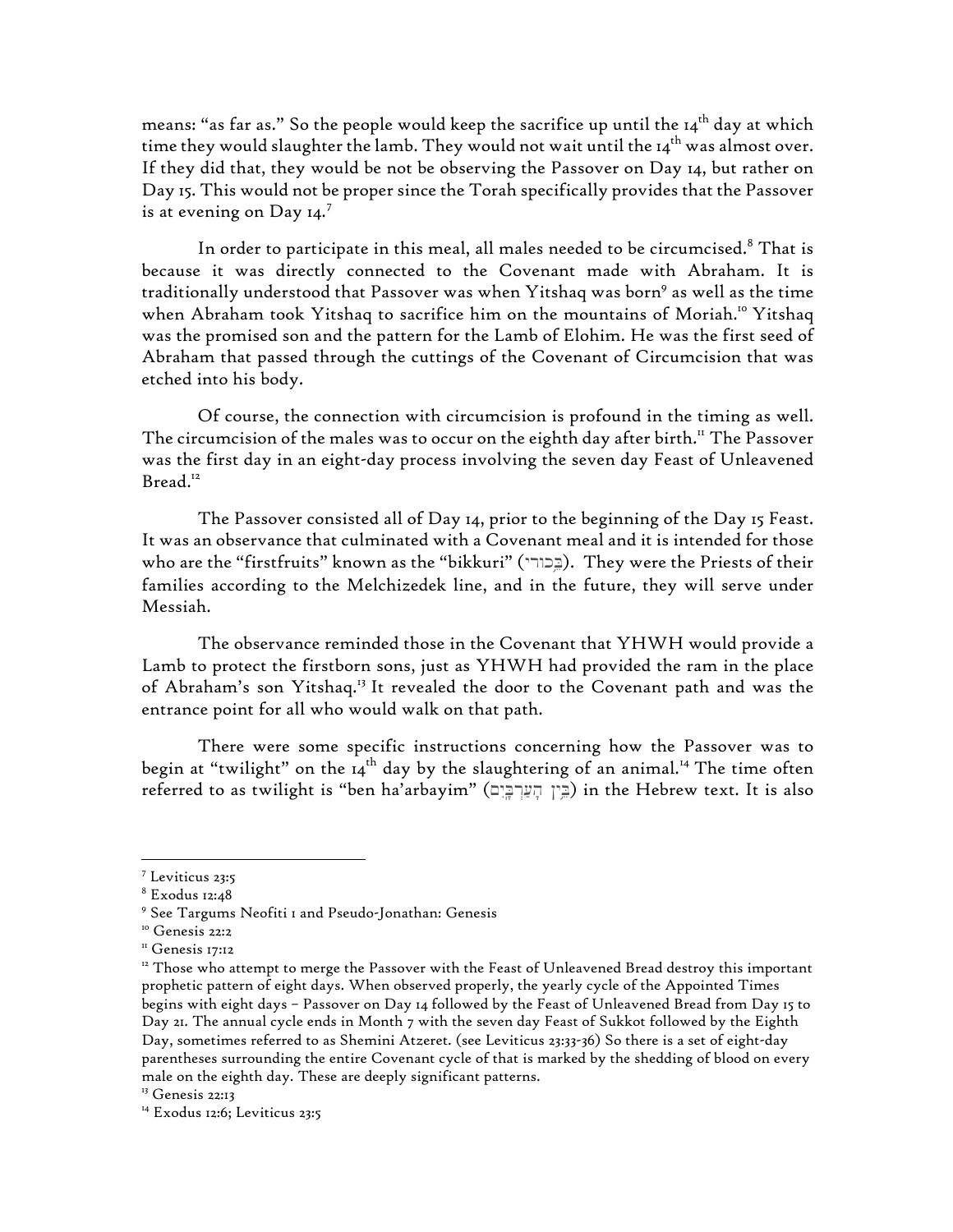translated as "between the evenings" which is really quite vague when we consider that the time between the two evenings is actually a full day.

This seemingly vague description of time in the English has caused some confusion concerning the exact time when the sacrifice is to be killed, and when the meal is to be eaten. Does it occur at the beginning of Day 14 right after sunset on Day 13, or does it occur at the end of Day 14 around sunset leading to Day 15?

In order to be clear on the timing, it must first be understood what constitutes a day. We know from Creation that a day begins at the evening. A day essentially involves two parts – the dark called night and the light called the day. These two periods are stitched together at two different points - the evening and the morning.

This was aptly described on Day 1 of Creation when night and day became "one," which is "echad" in Hebrew.<sup>15</sup> The Hebrew word "echad" (אהר $\epsilon$ ) actually means: "unified." So the opposing forces of dark and light became "one" (אהר $($ האה) and the two points that united them were given specific descriptions – evening and morning. The Hebrew word for "evening" is "ereb" (ערב), and the Hebrew word for "morning" is "boker" ( $\neg$  $\neg$ ).

Contrary to the Gregorian calendar that reckons a day beginning at midnight, the evening is the beginning of a day and it transitions from the previous day into "night." Therefore a new day begins after sunset. The morning is the opposite of the evening and it marks the beginning of the time of light called "day." These are the two points in a unified day that divide the day from the night. The evening is the time that separates one day from another. Therefore, a day begins at the evening and progresses through the night to morning and then through the light of day to sunset.

The evening and the morning are very significant and throughout the Scriptures we repeatedly read about important events occurring at these times. In fact, after Yisrael was delivered from Egypt, YHWH prescribed specific sacrifices to occur at these times. "*<sup>38</sup> Now this is what you shall offer on the altar: two lambs of the first year, day by day continually. <sup>39</sup> One lamb you shall offer in the morning, and the other lamb you shall offer at twilight. <sup>40</sup> With the one lamb shall be one-tenth of an ephah of flour mixed with one-fourth of a hin of pressed oil, and one-fourth of a hin of wine as a drink offering. <sup>41</sup> And the other lamb you shall offer at twilight; and you shall offer with it the grain offering and the drink offering, as in the morning, for a sweet aroma, an offering made by fire to YHWH. <sup>42</sup> This shall be a continual burnt offering throughout your generations at the door of the tabernacle of meeting before YHWH, where I will meet you to speak with you*." Exodus 29:38-42.

Notice that this "continual" offering involves a lamb, twice a day. With each lamb is a meal – unleavened bread and wine. This sacrifice is specifically associated with the "door" as was the Passover. Therefore, the association of this daily sacrifice with the Passover cannot be ignored, especially when examining the times of the sacrifice.

<sup>&</sup>lt;sup>15</sup> Genesis 1:5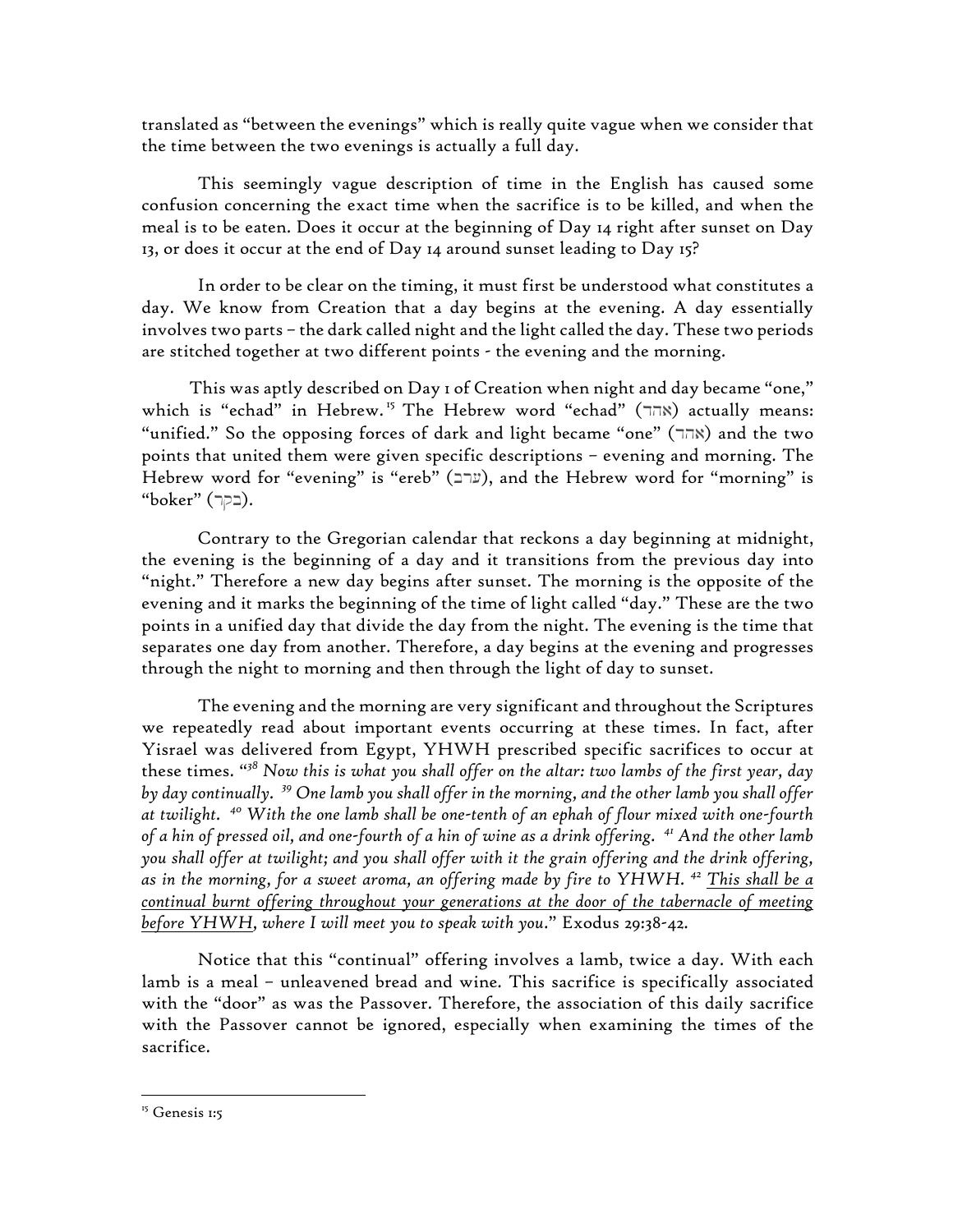Particular to this discussion is the timing of the daily evening sacrifice which occurs at "twilight." Hebrew scholars agree that "ben ha'arbayim" is properly translated as "twilight" and it also means: "dusk."<sup>16</sup> It is the time that occurs after sunset when the light of the sun is diminishing. It begins at sunset and concludes with darkness. Now traditions of men changed this time by expanding it to prior to the sunset as the sun is descending in the sky.

This has caused even greater confusion for people, but the original intent of the Torah is clear. The two sacrifices were to occur at the two points that unified the day – immediately after sunrise and immediately after sunset. It was a reminder every day that the One represented by the Passover lamb, Who opened the door to the Covenant, was the same One Who brought order to the Universe through Creation.

With the time of the sacrifice established, it is now important to examine how the Passover is actually sacrificed in order to comply with the Torah. The Scriptures specifically provide that all of the ordinances of the Passover are to occur on Day 14. "*<sup>2</sup> Let the children of Israel keep the Passover at its appointed time. <sup>3</sup> On the fourteenth day of this month, at twilight, you shall keep it at its appointed time. According to all its rites and ceremonies you shall keep it.*" Numbers 9:2-3.

All of the rites and ceremonies of the Passover include the slaughtering to the disposal of the remains before morning. They were all to be carried out on Day 14 of Month 1. This passage alone should quell any dispute concerning this matter because there is no way to satisfy this Commandment if you slaughter the sacrifice on the afternoon of Day 14.

There is only one "twilight" each day and that occurs at the beginning of the day at evening followed by the night. The Passover involves not only the killing, but also the cooking, eating and disposal of the remains, and that all must occur on Day 14. "*On the fourteenth day of the first month at twilight is YHWH'S Passover*." Leviticus 23:5.

All of the ordinances of the Passover must occur during the portion of Day 14 known as night. It must be slaughtered, eaten and then burned before the morning on Day 14. No one is to leave their homes before morning. So clearly the meal is to occur during the night of the  $14<sup>th</sup>$  and continue until the morning.

Passover is actually considered to be a Watch Night when people stay up and keep vigil, just as the Messiah did the night before His death on Passover Day.<sup>17</sup> This was the time when the firstborn in Egypt were either being killed, or they were being protected by the blood of the lamb that they had ingested during the Passover. The primary aspects of the Passover occur in the darkness. That is the message of the Passover, deliverance from death and darkness that leads to light and life.

<sup>16</sup> See *Ben Yehudah's English and Hebrew Dictionary* and *Oxford English Dictionary.*

<sup>&</sup>lt;sup>17</sup> For a detailed description of the Passover meal, often referred to as The Last Supper, as well as the timing of the death of the Messiah see the Walk in the Light series book entitled *The Messiah*.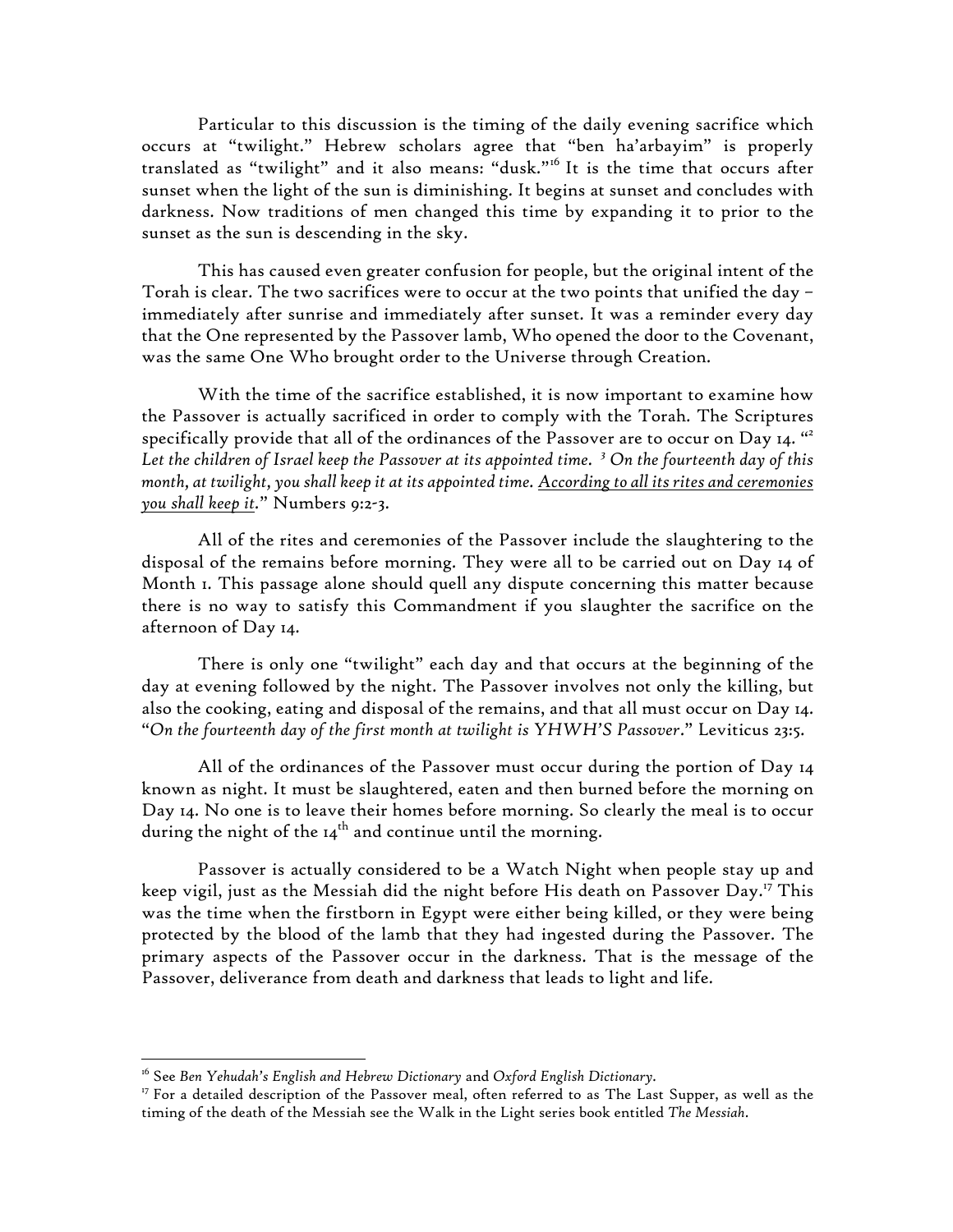At the Last Supper, which was clearly a Passover meal, the Messiah told His disciples that the bread symbolized His flesh and the wine represented His blood. He was telling people that His death would be the fulfillment of the Passover and He told them from that point onward when they celebrated future Passover meals to "*do this in remembrance of Me*."18

So clearly, the "twilight" when the Passover is sacrificed must occur after sunset following Day 13. This is the evening beginning day 14. The meal will then be eaten in the night of the  $I_4$ <sup>th</sup> and any uneaten lamb must be burned before the morning of Day 14.<sup>19</sup> It was after the devastation of the night that all of Egypt and the Yisraelites exited their homes. While the Egyptians buried their dead, the Yisraelites plundered Egypt and marched out as a conquering army.<sup>20</sup>

It was later, after sunset, on Day 15, that the Yisraelites began their trek out of Egypt under the light of the full moon. This was a High Sabbath known as the Feast of Unleavened Bread.

Now this is very straightforward, but it has been confused in both Christian and Jewish circles. We can see from history that Christians, influenced by Rome moved their date through what is known as the Quartodeciman Controversy.<sup>21</sup> The Jews also merged the  $14<sup>th</sup>$  and the 15<sup>th</sup> together, by sacrificing the Passover at the end of Day 14 and holding the Passover on Day 15.<sup>22</sup> Nevertheless, that tradition did not occur until after the death of the Messiah. In fact, there is no reason to believe that when Messiah died Yisrael was observing the Passover at any other time than Day 14 of Month 1. To do otherwise would be a clear violation of Torah, and no doubt Messiah would have commented on that.<sup>23</sup>

The Passover should be kept at the correct time just as we keep all of the Appointed Times because the Torah says to observe the words. For it is not a futile thing for you, it is your life. <sup>24</sup> If the patterns of the Scriptures are lessons for future

 $18$  Matthew 26, Mark 14, Luke 22

<sup>&</sup>lt;sup>19</sup> See Deuteronomy 16:4

<sup>&</sup>lt;sup>20</sup> Exodus 12:41

<sup>&</sup>lt;sup>21</sup> This comes from the Latin word for fourteen and revolves around the fact that the disciple John and his disciple Polycarp celebrated Passover on the fourteenth day while many had followed the tradition of celebrating Easter. Polycarp travelled to Rome and attempted to persuade Anicetus to observe the 14th Day, but neither could persuade the other. This subject is discussed in greater detail in the Walk in the Light series book entitled *Appointed Times*.

<sup>22</sup> See *The Jewish Encyclopedia*, *Encyclopaedia Judaica*, Volume 13, *Hastings Bible Dictionary*, *The Theological Wordbook of the Old Testament* and other histories related to the merging of the Passover (Day 14 of Month 1) with the First Day of the Feast of Unleavened Bread (Day 15 of Month 1).

<sup>&</sup>lt;sup>23</sup> Besides the fact that Yahushua never commented on the calendar and was present in Jerusalem at the Feasts when others were observing them, in Luke 1:5-6 we read: "5 There was in the days of Herod, the king of Judea, a certain priest named Zacharias, of the division of Abijah. His wife *was* of the daughters of Aaron, and her name *was* Elizabeth. 6 And they were both righteous before Elohim, walking in all the commandments and ordinances of YHWH blameless." If Zacharias was a priest "walking in all the Commandments" blameless, then the Yisraelites must have been on the correct calendar in order for him to function in his priestly duties. 24 Deuteronomy 32:47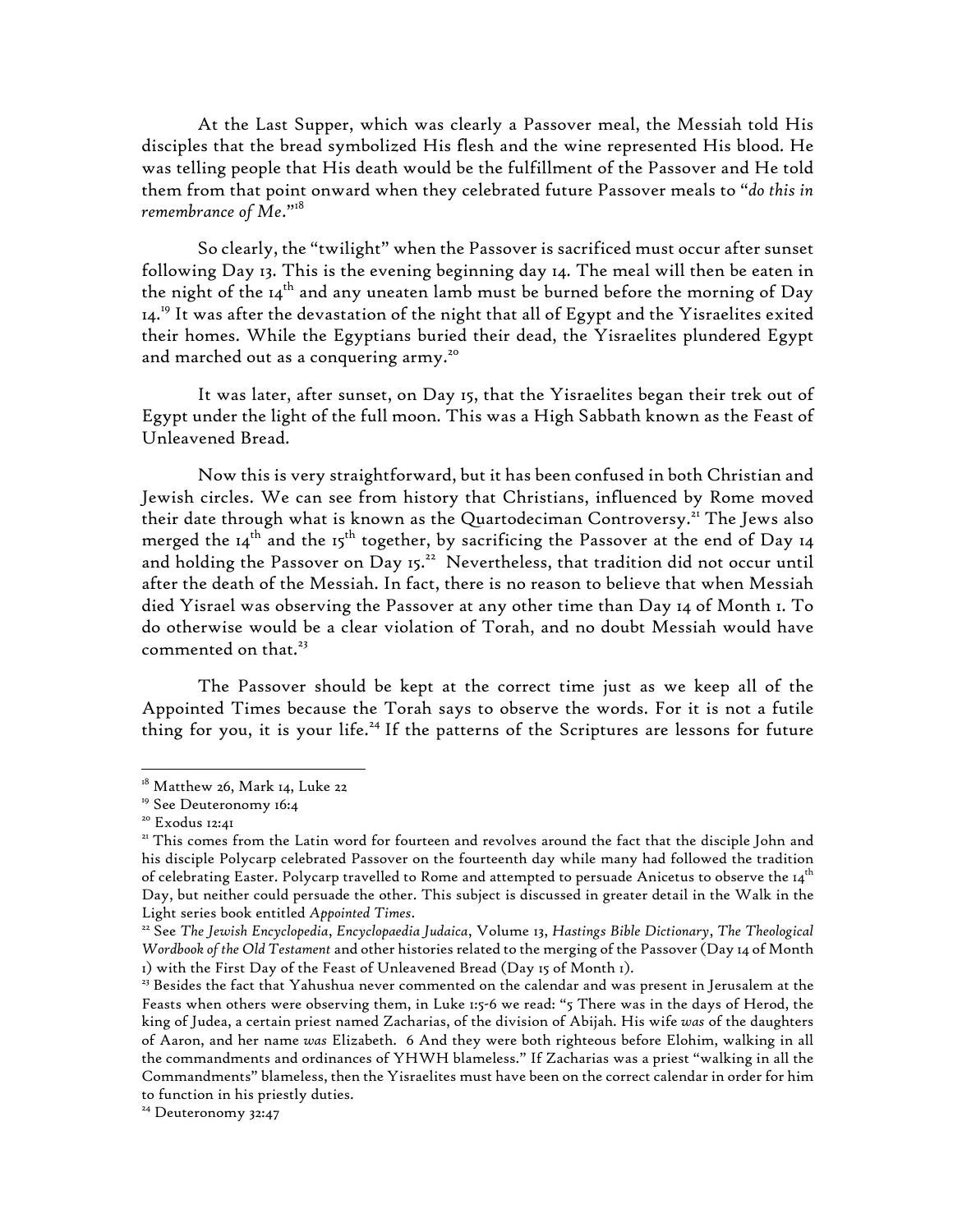generations, it is possible a future Passover that might involve life or death. If the Yisraelites had ignored the instructions of Mosheh and followed the traditions later established by the Christians and the Rabbinic Jews, they would have observed the Passover one day late, and that would have resulted in the death of all the firstborn

The firstborn in Egypt were the ones who were the priests of their clans and tribes. They would have been the ones conducting the sacrifices, and therefore their lives were on the line if they failed to properly observe the commandment.

The Passover is all about the Messiah – the Lamb of Elohim. He died on Passover day after instituting the Renewed Covenant during the Passover meal. This all occurred on Passover Day – Day 14, not Day 15, which is the first day of the Feast of Unleavened Bread – a High Sabbath.

There are those who try to impose tradition and ascribe the death of Yahushua at the same time as the "traditional" Passover sacrifice. This is not only inaccurate, it is impossible. For one, He needed to be alive during the Passover in order to renew the Covenant at the right time. He later died on Passover Day at 3:00 pm. He clearly did not die at twilight, when the Passover lamb was to be sacrificed.

Those who believe that the Messiah had to die at the exact time as the Passover sacrifice attempt to attribute the slaughter of those lambs precisely to the execution of Yahushua, but His death was clearly not the same as those lambs. He was crucified by the Romans, he was not slaughtered at the threshold of the house. His blood was not smeared on people's doors, nor was His flesh eaten by the people. His body was not burned before sunrise. It was a pattern, not a precise fulfillment.

People who participate in these Scriptural acrobatics are ignoring the express Scriptures that indicate that Yahushua told them to prepare the Passover so that He could conduct the Passover with His disciples, which He did in fact do. <sup>25</sup> They are also missing the point of the meal.

Yahushua was the firstborn of Elohim. He was the High Priest according to the order of Melchizedek.<sup>26</sup> As such, He was not of the Levitic priesthood, nor was His sacrifice confined to the Temple. His death did not need to occur in the Temple, nor did it need to coincide with any particular sacrifice that a Levitic Priest may have been offering at 3:00 pm, especially since that was not even twilight. He was a different Priest in a different Priesthood operating in another Temple.

Nothing in the New Testament account of the Last Supper or the death of Messiah changed the clear commandments in the Torah concerning the Passover. It is typical for Christians to interpret the Scriptures backwards, through the lens of the New Testament, but that is not the proper way to interpret the Torah.

The bottom line is that the true Passover was and remains on Day 14. It begins after the sunset following Day 13 of Month 1 and continues through to the sunset,

<sup>25</sup> Matthew 26:17-21, Mark 14:12-20, Luke 22:7-8

 $26$  Hebrews 5,6 and 7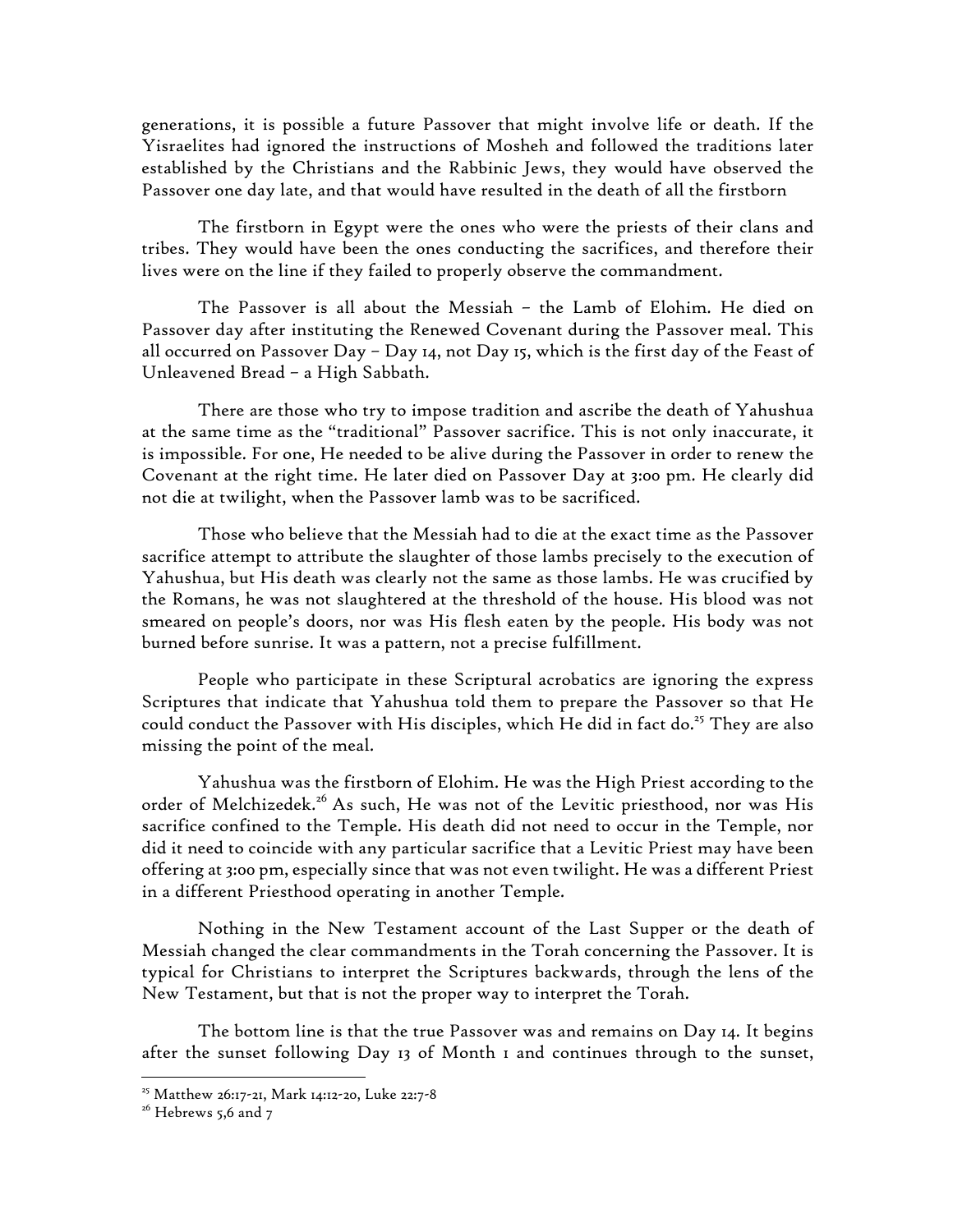marking the end of Day 14 of Month 1. The duration of this important day is confirmed by another very important Appointed Time involving the shedding of blood for a covering, namely Yom Kippur. We know that Yom Kippur occurs on Day 10 of Month 7.<sup>27</sup> Here is the commandment concerning keeping this day. "*It shall be to you a sabbath of solemn rest, and you shall afflict your souls; on the ninth day of the month at evening, from evening to evening, you shall celebrate your sabbath.*" Leviticus 23:32

From this passage we can clearly see that an Appointed Time that involves a day is reckoned from evening to evening. In other words, it is a full cycle that begins and ends at evening.

That brings out another issue concerning the "evening." The word "erev" stems derives its meaning from "mix" and "weaving." The word acknowledges that it is a time when day and might are woven together and that process involves the mixing of day and night.

Because this weaving and mixing is a process, the ancients developed the notion of three erevs to delineate the different aspects of the evening period. The first erev was at sunset, the second erev was during twilight and the third erev was when total darkness arrived. That is where the tradition of sighting three stars csame from to distinguish twilight (second erev) from total darkness (third erev). It was the distinction of different "evenings" within the general time of evening between sunset and total darkness.

Now it doesn't take a Biblical scholar to recognize these differences as the day transitions to night. We all observe these distinctions, especially when we are looking to sight the renewed moon each month. With this understanding, it is very easy to grasp the notion of "between the evenings". It is referring to that second erev, known as twilight, that fell between the first and third erev.

So the day begins with the first erev – sunset, and the slaughtering of the Passover sacrifice would occur after the first erev and before complete darkness, the third erev. That is "between the evenings."

If you wait until the end of Day 14 you will actually be celebrating the Passover on Day 15, which is the First Day of the Feast of Unleavened Bread, not the Passover. This is an irrefutable fact and anyone teaching that the Passover occurs at the end of Day 14 is teaching a lie based upon traditions of men. The Messiah specifically stated what would happen to these individuals.<sup>28</sup>

If you observe the Passover at the end of Day 14 instead of the beginning of Day 14, then you are celebrating the Passover on the wrong day at the wrong time. It is a violation of the Torah and is therefore practicing lawlessness. If a person is found to be practicing lawlessness "in that day" as described in Matthew 7:21-23 the consequences will be eternal.

<sup>&</sup>lt;sup>27</sup> Leviticus 23:27

<sup>&</sup>lt;sup>28</sup> Matthew 5:19